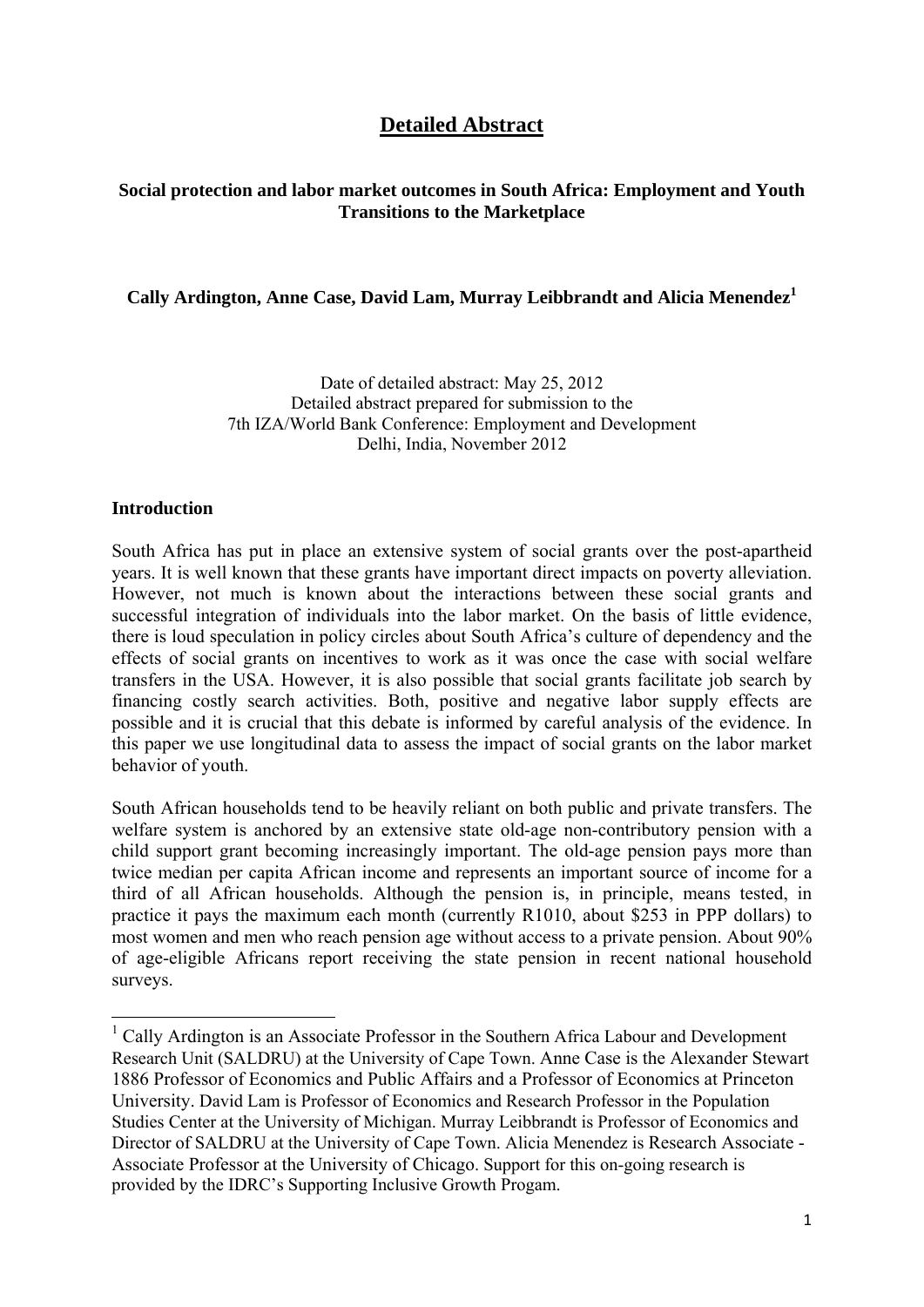Youth unemployment is a widespread problem in most of the world. Although youth aged 12-24 constitute only 25% of the world's working-age population, they make up 47% of the world's unemployed (World Bank 2006). Youth unemployment tends to be 2 to 3 times higher than adult unemployment, and global youth unemployment rates have increased since the 1990s (ILO 2004). In addition to high rates of formal unemployment, high rates of inactivity -neither in the labor force nor in school- reach very high levels in many countries. High rates of inactivity might reflect participation in non-market tasks but may also represent discouraged workers. Kabbani and Kothari (2006) report very high and persistent rates of inactivity and unemployment among youth in Middle Eastern and North African countries. There is evidence of increasing unemployment and reduced labor force participation of young workers in Latin American countries along with more difficult transitions from school to work (IDB 2004, Gasparini et al. 2006 and Justesen and Verner 2007).

South Africa suffers very severe youth unemployment. Official unemployment (requiring that individuals were actively looking for work) was 50% for 20-24 year-olds in 2007, with a rate of 65% using the broader definition that includes those who say they were willing to take a job. There are enormous racial disparities in employment. Only 16% of African women and 25% of African men aged 20-24 had jobs, compared to 49% of white women and 59% of white men.

A key aspect of youth unemployment is the job search behavior of young people entering the labor market. Job search may be affected by family support systems, with reservation wages potentially being raised by both access to resources like the old age pension and by the implicit tax imposed on young people's earnings when they are expected to support other household members. Kingdon and Knight (2001) consider the impact of household income in South Africa in the context of distinguishing voluntary from involuntary unemployment among those who say they want work but are not actively searching. They find that higher household income does not discourage job search, and conclude that non-active searchers are "discouraged" workers rather than those with a "taste for unemployment". Klasen and Woolard (2009) also find little evidence of a direct disincentive effect of pension and remittance income on search activities. A number of studies document that the material costs of job search in South Africa are high. In addition, there has long been evidence that poverty increases unemployment duration in South Africa, perhaps by inhibiting search. Clearly this literature reflects ongoing debate over the potential disincentive effects of family support systems versus their role in ameliorating credit constraints.

This same tension is evident in the growing literature on labor market responses to the pension. Bertrand et al. (2003), using cross-sectional data, find that prime-aged adults living in three-generation households with pensioners have significantly lower rates of labor force participation. In contrast, using the same data, Posel et al. (2006) argue that the labor supply effects are more nuanced—households with pensioners may have lower labor force participation among *resident* prime-aged members, but these households are significantly more likely to have members who have migrated to work or to look for work. Ardington et al. (2009) examine the same questions using longitudinal data from KwaZulu-Natal. When they estimate labor supply effects using only cross-sectional data, they replicate the findings of the earlier studies. In their longitudinal analysis, however, they find a significant increase in the probability of prime-aged adults working, and a significant increase in the probability that prime-aged adults migrate for work when pension receipt begins in their household.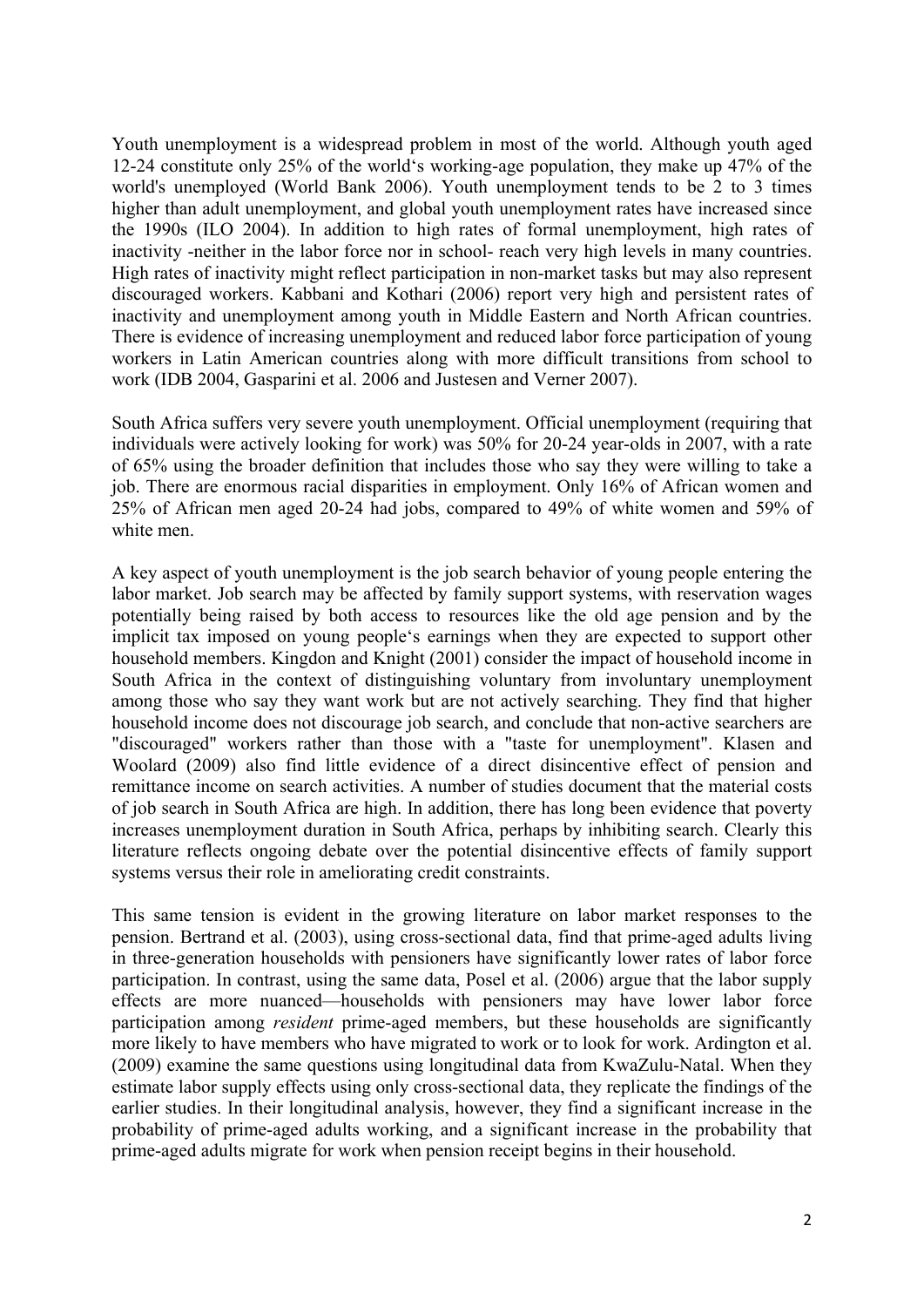#### **A model of job search and entry into the labor market**

We frame our approach on search theory of labor markets (see Rogerson et al. 2005 for a recent survey). We derive a simple model that captures the interactions between a young potential worker and her household. We assume household income is at least partially pooled. When the young adult is unemployed  $(U)$ , she is a net receiver of support and her income comes from other household members. To be concrete, assume that she receives *p≥*0, a share of the old age pension. When she is employed (*E*), she becomes a net contributor to the household. To take the extreme case, we assume that when she starts receiving a wage her support from the household disappears and her income becomes  $w = W - \tau$ , where *W* is her wage and  $\tau \ge 0$  is the portion she transfers to others in the household in each period. The transfer  $\tau$  can be thought of as a "family tax" on the young adult's earnings. We assume young people have no savings or access to financial markets.

We follow a simple job search model such as Mortensen (1977). In period  $t=0$ , the young adult is not employed and she chooses search effort, s, and reservation wage, W\*. The distribution of job and wage offers is exogenous and, given the search effort, the arrival rate of job offers is constant A(m,s), where m is the monetary cost of job search. Wages are randomly drawn from the distribution F(W) and jobs last forever. She derives utility from income and disutility from working or searching. When unemployed her utility is given by  $u(p-m) - v(s)$ . If she is employed, her utility is  $u(W-\tau) - v(h)$  where h are the hours of work.

The young adult's value function when she is employed is given by:

$$
V^{E}(W-\tau) = u(W-\tau) - v(h) + \beta V^{E}(W-\tau), \qquad (1)
$$

where  $\beta \in (0,1)$  is the discount factor. The value function when she is unemployed is

$$
V^{U} = \max_{s, W^{*}} \left( \mu(p-m) - \nu(s) + A(m, s) F(W) \right) V^{U} + A(m, s) \int_{W^{*}}^{\infty} V^{E}(W - \tau) dF(W) \right) \tag{2}
$$

If search cost  $m=0$ , unemployment income (her share of the old age pension) acts like unemployment insurance in a standard job search model (Mortensen 1977) but is provided by the family. In this case, higher support *p* reduces search effort and increases reservation wages. However, in the presence of hedonic search costs  $m>0$ ,  $p$  facilitates search and its predicted effect on search effort is ambiguous. The net effect depends on the substitutability between *m* and *s* and the concavity of the utility function.

This simple model suggests that government transfers and intra-family support could affect the job search behavior of young adults in a number of ways. In standard models of job search, with no monetary search costs, increases in unemployment benefits have adverse effects on incentives to leave unemployment. Empirical research shows that more generous UI benefits correlate with longer spells of unemployment (Krueger and Meyer 2002 provide a review) and that job-finding rates spike around the expiration of benefits (e.g., Katz 1986, Katz and Meyer 1990, Card and Levine 2000). Similarly, in a setting without unemployment benefits but in which unemployed individuals receive transfers from other family members, higher household income and sharing would imply higher expected utility of being unemployed. Assuming that leisure is a normal good, one might therefore expect that the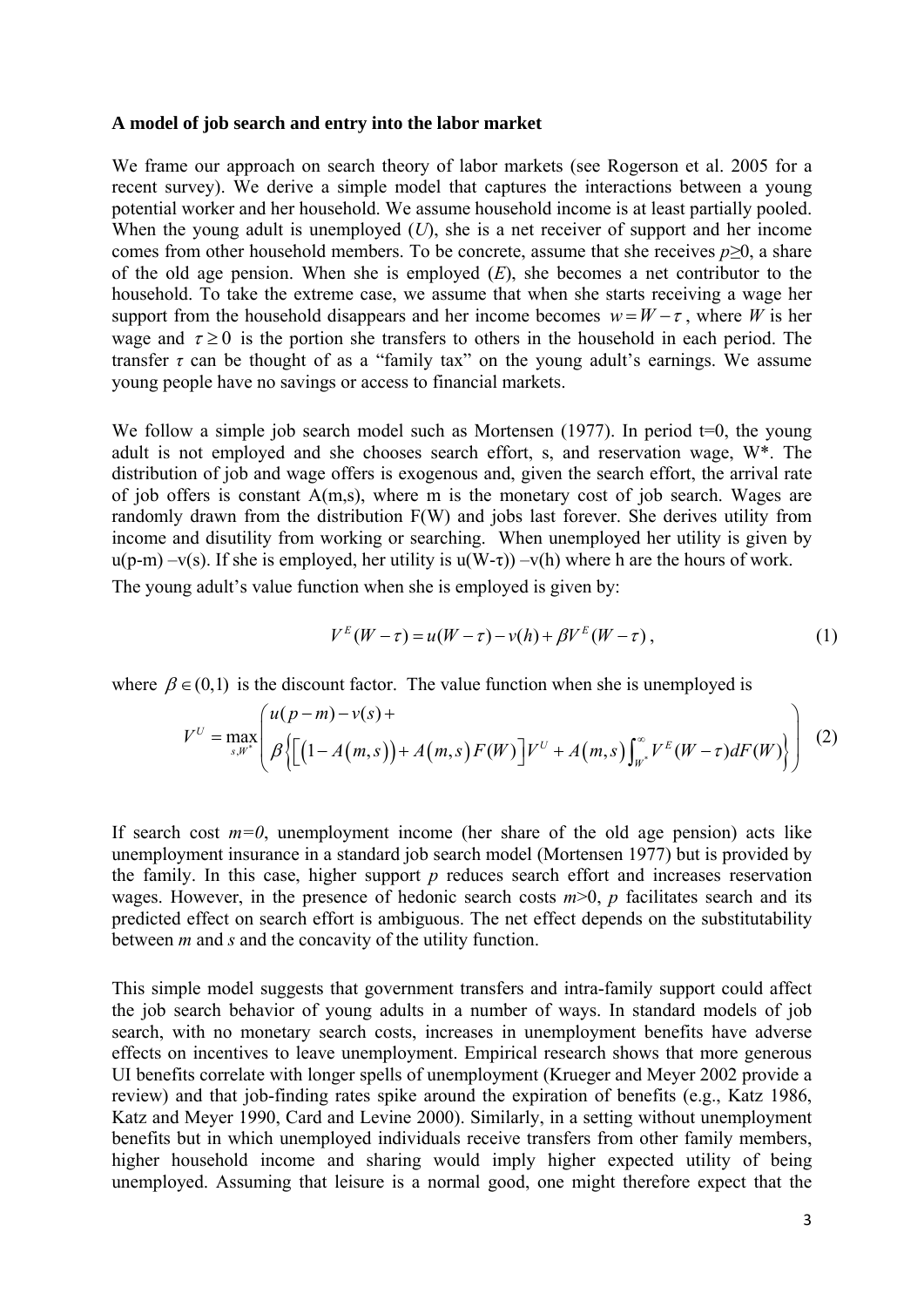arrival of the old-age pension (and other forms of household support) provide direct disincentives by raising reservation wages or encouraging less active patterns of job search. An alternative hypothesis is that other sources of household income, such as the pension, could allow households to overcome financial constraints to finance costly job search activities.

Whether, and to what extent, household resources affect labor market behavior of young adults is an empirical question. For example, in related research using Danish micro data, Lentz and Tranaes (2005) and Lentz (2009) find that spouse's income increases the length of unemployment spells for women, but does the opposite for men. Card et al. (2009) show that severance payments reduce job finding rates in a way similar to UI, suggesting the presence of "an income or liquidity effect rather than moral hazard caused by distortion in incentives." Their work exploits a discontinuity in the rule for eligibility for severance payment which allows the comparison of the job search behavior of workers that received lump-sum compensations after losing their job with those that did not. The difference in the hazard rate of finding a job during the first 20 weeks of unemployment is 8-12% lower for those eligible for severance payment. Using the NSLY, McElroy (1985) shows that parents can provide insurance for their children against adverse labor market conditions. Unfortunately, despite the wide interest that labor market researchers have in these topics, few datasets contain the necessary information to explore them. This is particularly the case in developing countries. In addition, wealth or other household members' income are arguably endogenous in the estimation of search effort and reservation wages. South African datasets have a significant advantage in this respect given that age eligibility for the state old age pension creates a potentially exogenous source of variation in household resources.

There is another important dimension to interactions between labor supplying individuals and their households. If an individual obtains employment and starts earning, she loses her previous support and may also be expected to use a portion of her wages to support other family members. In a world where individuals get utility only from maximizing their personal consumption, the degree to which they are expected to share wages is a disincentive to search or may raise reservation wages. Under this assumption, sharing labor earnings has the same effect that taxes have. A model in which increasing government taxation reduces search effort is provided, for example, in Ljungqvist and Sargent (1995). The role of the "family tax"  $\tau$  is clear in Equations (1) and (2). It decreases the value of being employed and therefore reduces search effort and increases the reservation wage. One interesting aspect of job search within a household or extended family is that it is likely to be difficult to observe. While family members are likely to know whether a young adult has a job and will have a good estimate of what that job pays, it is much harder to know whether an unemployed young adult is actively searching for work.

### **Data**

Our analysis uses data from four of the five waves of the Cape Area Panel Study (CAPS), a longitudinal survey of young adults and their households in metropolitan Cape Town. The CAPS has tracked a representative sample of over 5000 young South Africans who were 14- 22 years old in 2002. The fifth wave of CAPS was collected during 2009. Each wave collected detailed information on basic demographics, schooling, labor force status, job search effort, reservation wages, health, family formation, and intergenerational support systems. We exclude observations from the second wave as the questions about job search were not asked of all respondents in this wave.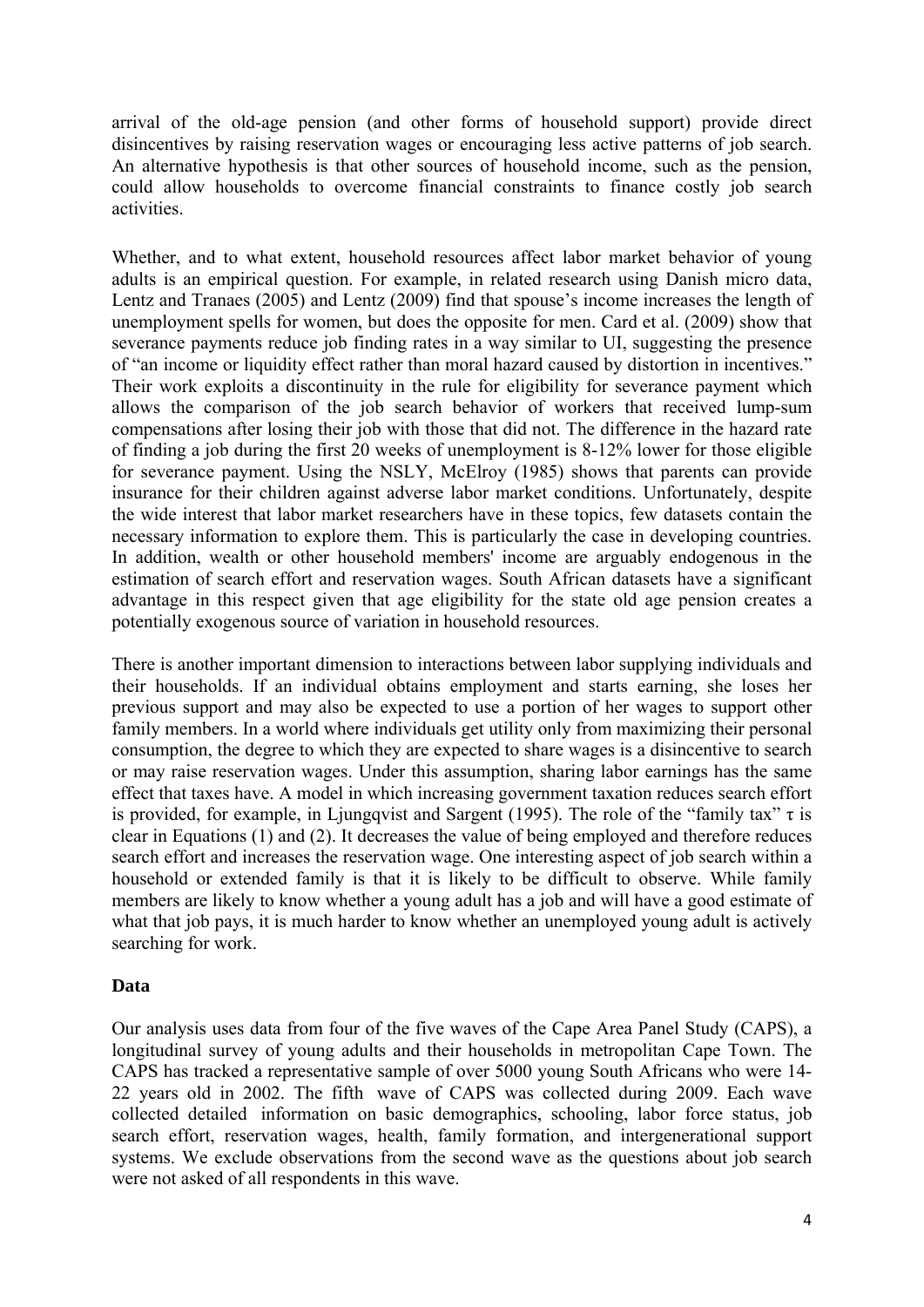#### **Methods**

We are interested in how social grants in particular and household resources and intergenerational support in general affect youth transitions into employment. We exploit South Africa's unique state old-age pension, described above, as one source of plausibly exogenous increases in household resources. We begin our analysis of the impact of the pension by including indicators for the presence of pension-eligible household members as one of the household variables included in the models. Since eligibility is based primarily on age, with the means test rarely imposed, the use of pension eligibility rather than actual pension receipt removes one of the major sources of endogeneity in looking at the impact of the pension.

Our longitudinal data allow us to estimate individual fixed effect models where we can use changes in the presence of resident old age pensioners between waves as our independent variable. To the extent that the presence of pensioners is correlated with individual unobservables that are also determinants of our outcomes of interest, fixed effect estimation will produce less biased estimates of the effect of the pension than cross sectional estimates. We can for example, analyze whether the job search effort *S* of a young individual *i* that belongs to household *h* and is observed in wave *t*, increases or decreases when a grandparent becomes eligible for the old-age pension *P*:

 $S_{iht} = \alpha_i + P_{ht} \beta + X_{iht} \gamma + \varepsilon_{iht}$ 

where X are household and individual controls that change overtime that can affect search effort and  $\varepsilon_{\text{int}}$  is the error term.

Using the same approach we estimate the effect of the old age pension on other outcomes, such as inactivity -not working, not studying and not searching- and reservation wages.

### **Preliminary Results**

To analyze how the state old age pension affects youth transitions into employment, we restrict our sample to all observations where the individual was aged 18 or older. Table 1 presents the overall sample sizes and the number of individuals from whom we observe at least one change in their households' pension status between waves. Several studies on the South African old age pension document significant differences in the impact of pension income in the hands of men and women (Ardington et al. 2009, Duflo 2003, Case and Menendez 2007). These studies also find that there is a gender dimension in the impact of the pension on outcomes for other household members. For example, in the study most closely related to this paper, Ardington et al (2009) find that the presence of a female pensioner is associated with higher levels of labor migration for both men and women while the presence of a male pensioner is only positively associated with labor migration of men. We therefore examine the impact of a change in both the presence of male and female pensioners and allow for different effects by sex of the young adult.

One of the main aims of the CAPS project was to examine racial differences in youth transitions in education and the labor market post apartheid. In previous work on progress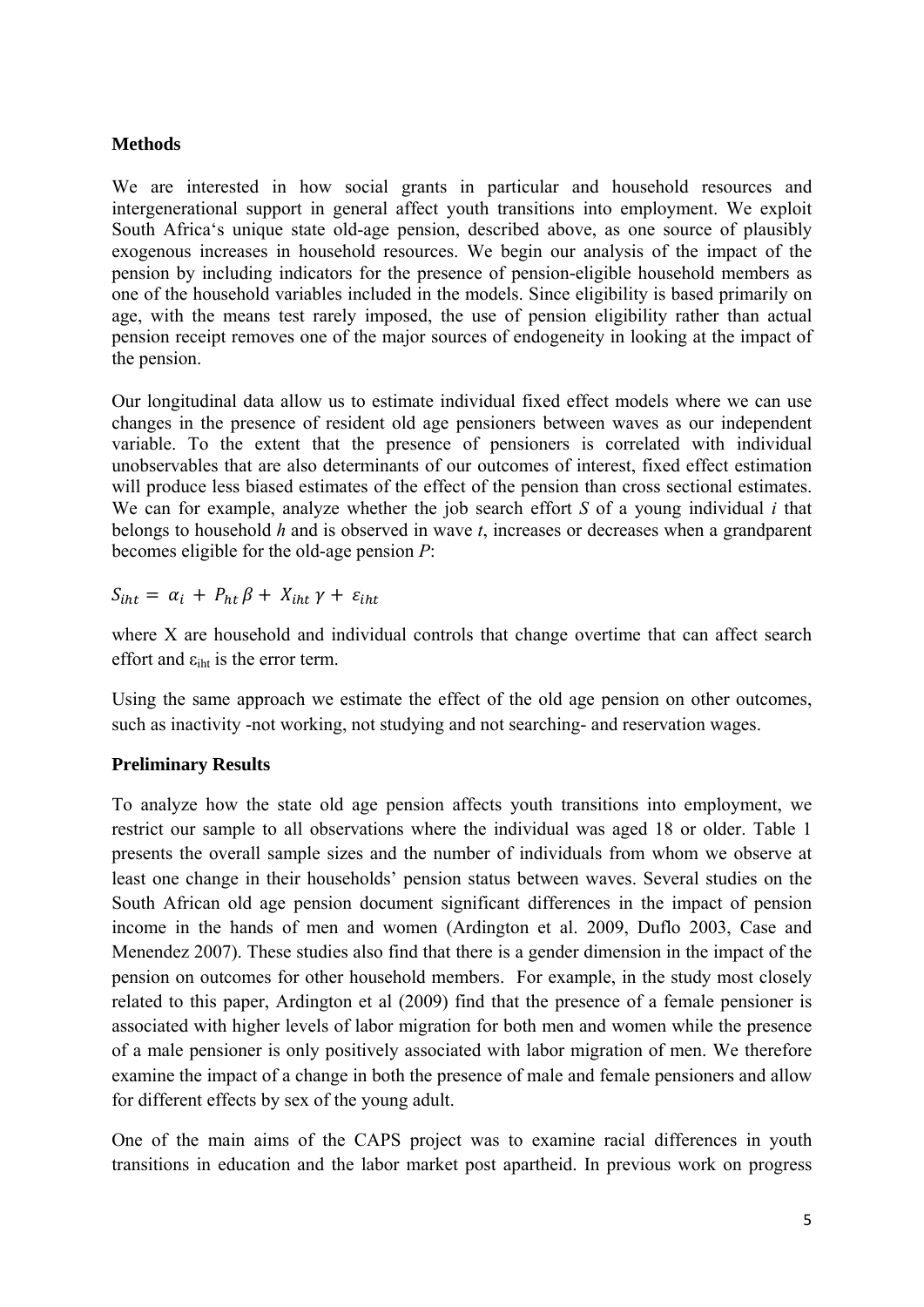through school and family support we document persistent racial differences along many dimensions (Lam et al 2011). We therefore allow for differences in the impact of the presence of a pensioner between African and coloured young adults and we exclude whites from our analysis as take up of the state old age pension is non- existent in white households..

Our sample consists of 3943 young adults on whom we have 10656 observations. Around 45% of the individuals are African and roughly half the sample is female. Overall 478 and 316 young adults experience at least one change between waves in the presence of a female pensioner and a male pensioner respectively. There are sufficient transitions in pension status to allow us to estimate effects by race and sex.

Figure 1 shows the labor force status of our sample by sex and population group over time. In early waves of the survey coloured men and women report lower levels of non-participation and higher employment than Africans. Clearly, as the groups age over time, we can observe a reduction in the levels of inactivity and an increase in employment. This is more accentuated for Africans narrowing down the gap with coloured youth. Although the proportion of unemployed and discouraged youth also goes down as the groups get older, it remains very high for all of them and in particular for African men and women. In the case of African females, for example, 23% report being unemployed and searching for a job while 27% can be classified as discouraged. Similarly, 47% of African males in the sample are unemployed or discouraged. These figures, although still high are lower for coloured males (29%) and females (33%).

Table 2 shows estimates for individual fixed effect models of the effects of a change in the pension receipt in the household where the young adult lives on changes in a range of labor market outcomes. Each regression includes indicators for age, wave dummies, and household size. The indicators for the presence of a male and female pension in the household are interacted with indicators for the youth's race and sex.

The dependent variable in the first two columns is equal to 1 if the individual is looking for a job and 0 otherwise. In column 1 the sample we use excludes observations when individuals are working or studying, while column 2 includes observations when individuals are classified as broad unemployed (i.e. searching or discouraged). A change in the presence of a female pensioner significantly reduces the probability that an African female would search for a job. A change in female pension status is also associated with a decrease in the probability of searching for coloured females although the coefficient is smaller in absolute magnitude and only significant at the 10% level. The presence of a male pensioner also reduces the probability that an African female would search for a job.

 Results in column 2 where the sample is restricted to observations where the individual is classified as broad unemployed (i.e. searching or discouraged) are similar although the absolute magnitude of the effect of a female pension on African females is substantially smaller. Coloured males are significantly less likely to look for work in periods when they are living with a male pensioner than periods when they are not.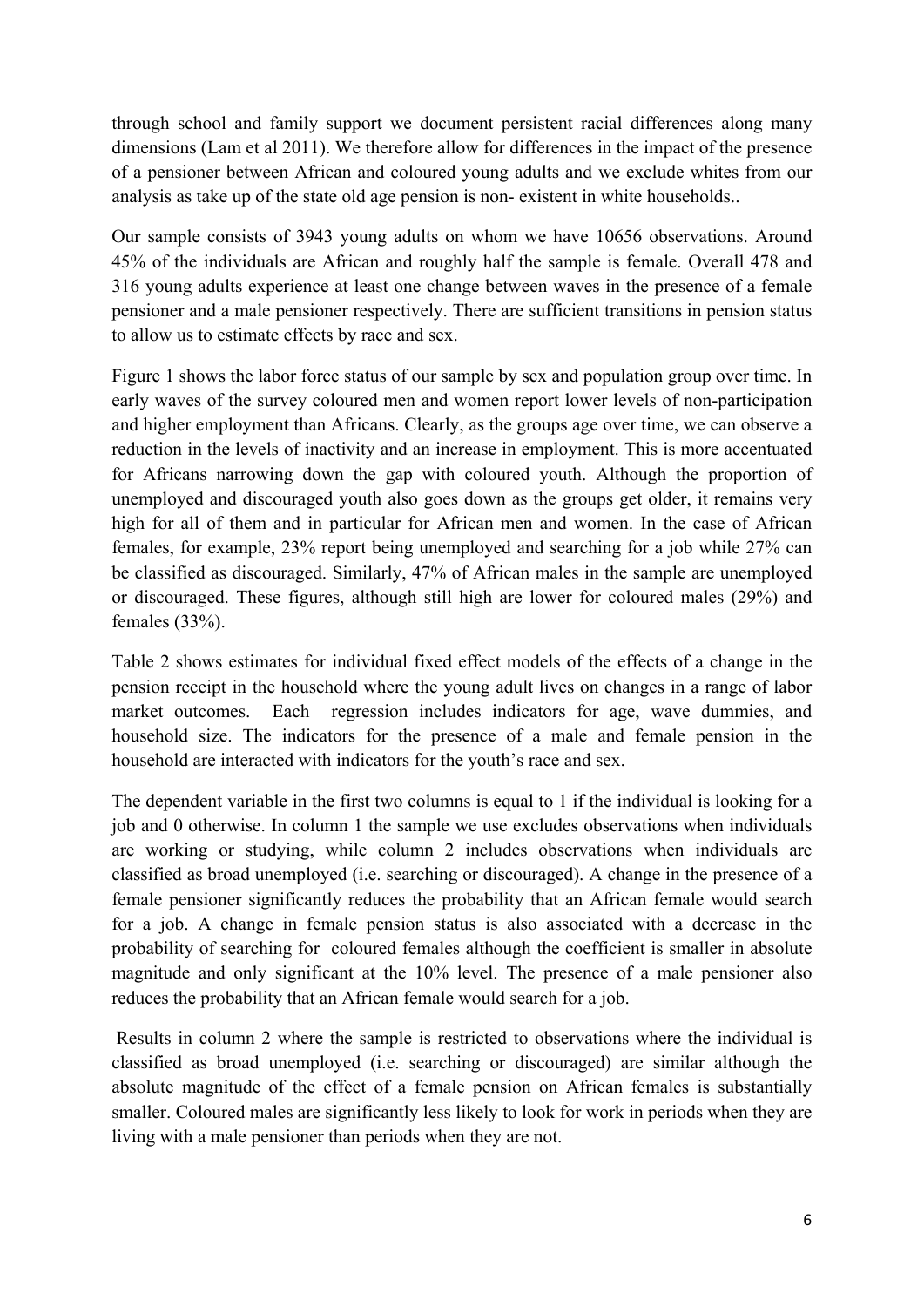In column 3, the dependent variable equals 1 if the youth is working or looking for a job and the sample excludes individuals who are studying. We find no evidence that the arrival of a pension in the hands of a female has any impact on the probability of working or looking for work for African men or women. The probability of coloured males working or looking for work increases on the arrival of a female pension while coloured females are around 14 percentage points less likely to work when they live with a female pensioner than in periods when they do not. The arrival of a male pension appears to reduce the probability of working or looking for work for both coloured males and African females although the coefficients are only significant at the 10% level.

In columns 4 and 5 we examine the relationship between changes in pension status and changes in levels of inactivity. The dependent variable in column 4 equals 1 if the youth is neither working, studying nor looking for work and the sample includes all observations. In column 5 the dependent variable equals 1 if the youth is neither working nor studying. For both measures of inactivity, coloured females are more likely to be inactive in periods where they live with a female pensioner than in periods where they do not. Coloured males, on the other hand, are less likely to be inactive when living with a female pensioner. A change in the presence of a male pensioner is associated with higher levels of inactivity for African males.

In column 6, the dependent variable is the logarithm of the individual's reservation wage in 2002 South African Rands and the sample includes all individuals. We find no evidence of young adults' reservation wages changing in response to a change in the presence of the old age pension in their household.

The regressions in Table 2 treat pension gain and loss as symmetric. A positive coefficient in the first column could be driven by the arrival of the pension being associated with a higher probability of looking for work or by the loss of the pension decreasing the probability that they youth looks for work. In further work we will include separate effects for pension gain and loss and test whether the effects are indeed opposite and equal.

Our preliminary findings suggest that the arrival (departure) of the female pension reduces (increases) the probability of Coloured females working or looking for work. Coloured males appear to respond differently to pension income in the hands of men and women. The arrival of a female pension is associated with higher probability of working or looking for work and a reduced probability of inactivity. Male pensions, on the other hand, are associated with a reduced probability of working or looking for work. Changes in the presence of a female pension is not associated with any changes in labor market behavior of African men. There is some evidence that the arrival of male pension leads to higher levels of inactivity among African men. African females are less likely to work or look for work in periods when they live with pensioners than in periods when they do not. The arrival (or departure) of the pension does not appear to affect levels of inactivity among African females. We find no evidence of young adults' reservation wages changing in response to the arrival (or departure) of the old age pension in their household.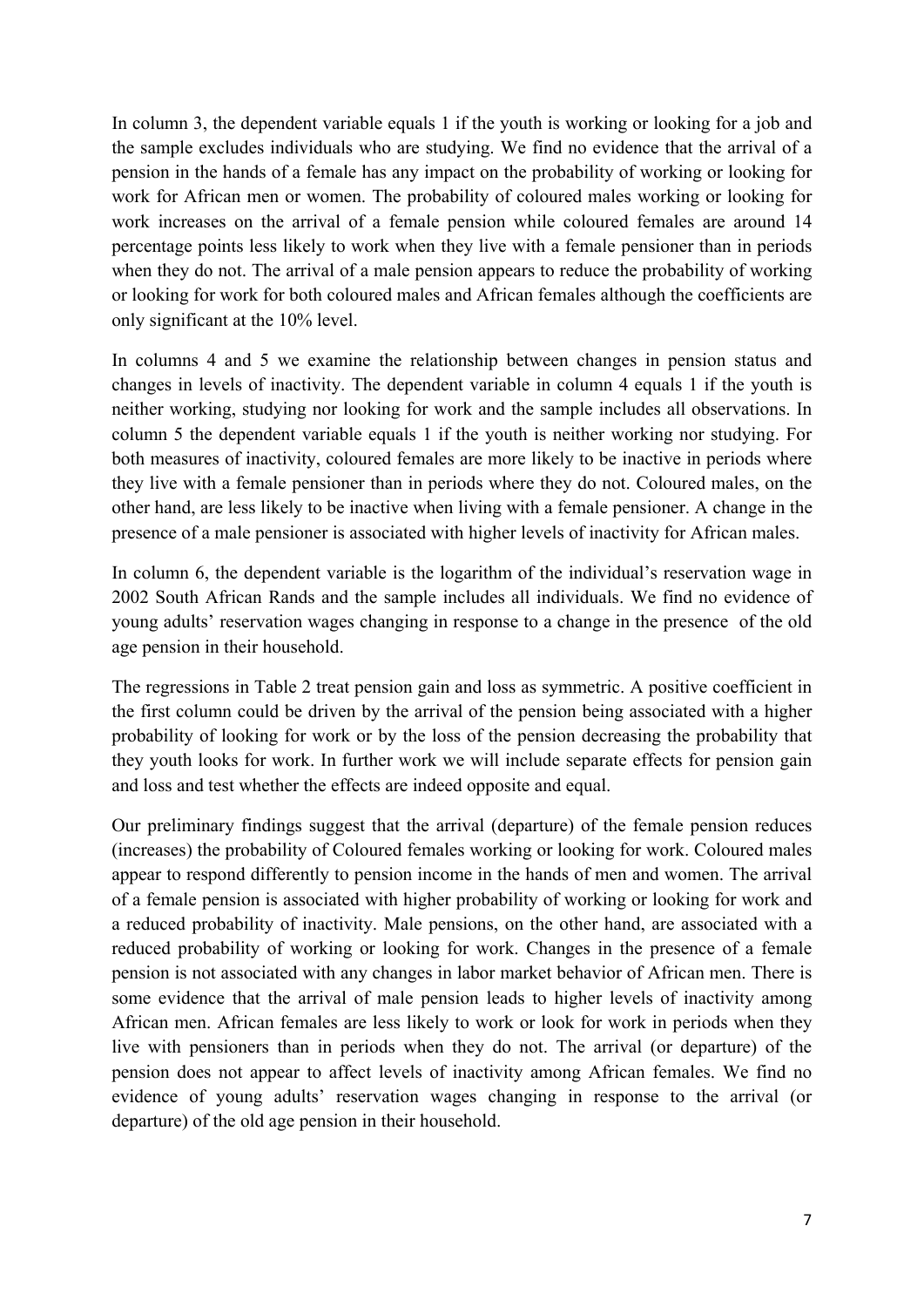#### **References**

Ardington, Cally, Anne Case, and Victoria Hosegood (2009) "Labor Supply Responses to Large Social Transfers: Longitudinal Evidence from South Africa." *American Economic Journal: Applied Economics* 1(1):22-48. (PMCID:PMC2742429)

Bertrand, Marianne, Sendhil Mullainathan, and Douglas Miller (2003) "Public Policy and Extended Families: Evidence from Pensions in South Africa," *World Bank Economic Review* 17(1): 27-50.

Card, David and Phillip Levine (2000) "Extended benefits and the duration of UI spells: evidence from the New Jersey extended benefit program," *Journal of Public Economics*, Elsevier, vol. 78(1-2), pages 107-138, October.

Case, Anne and Alicia Menendez (2007) "Does money empower the elderly? Evidence from the Agincourt demographic surveillance site, South Africa," Scandinavian Journal of Public Health, 2007; 35 (Suppl 69), pages 157–164.

Esther Duflo, 2003. "Grandmothers and Granddaughters: Old-Age Pensions and Intrahousehold Allocation in South Africa," World Bank Economic Review, Oxford University Press, vol. 17(1), pages 1-25.

Gasparini L., H. Winkler, F. Haimovich, and M. Busso (2006) "Employability in the Southern Cone," IADB, Economic and Social Studies RE1-06-001

Justesen, Michael and Dorte Verner (2007) "Factors Impacting Youth Development in Haiti," World Bank Policy Research Working Paper 4110

Kabbani, Nader and Ekta Kothari (2006) "Youth Employment in the MENA Region: A Situational Assessment," World Bank, Social Protection Discussion Paper No. 0534

Katz, Lawrence (1986) "Layoffs, Recall and the Duration of Unemployment". NBER Working Paper No. 1825, Cambridge, MA.

Katz, Lawrence and Bruce Meyer (1990) "The impact of the potential duration of unemployment benefits on the duration of unemployment." *Journal of Public Economics* 41(1): 45-72.

Kingdon, Geeta, and John Knight (2001) "What have we learnt about unemployment from microdatasets in South Africa?," Centre for the Study of African Economies, Working Paper 2. Oxford University.

Klasen, Stephan, and Ingrid Woolard (2009) "Surviving unemployment without state support: Unemployment and household formation in South Africa", *Journal of African Economies,* 18(1):1-51.

Krueger, Alan and Bruce Meyer (2002) "Labor Supply Effects of Social Insurance." In: Alan Auerbach and Martin Feldstein (editors), *Handbook of Public Economics* Vol 4. North-Holland: Amsterdam.

Lam, D., Ardington, C., and M. Leibbrandt (2011) "Schooling as a Lottery: Racial Differences in School Advancement in Urban South Africa." *Journal of Development Economics 95* pp. 121-136

Lentz, Rasmus and Torben Tranaes (2005) Marriage, Wealth, and Unemployment Duration: A Gender Asymmetry Puzzle, IZA Discussion Paper No. 1607.

Lentz, Rasmus (2009) "Optimal unemployment insurance in an estimated job search model with savings" *Review of Economic Dynamics* 12, no. 1: 37–57.

Ljungqvist, Lars and Thomas Sargent (1995) "Welfare States and Unemployment." *Economic Theory* 6(1): 143-160.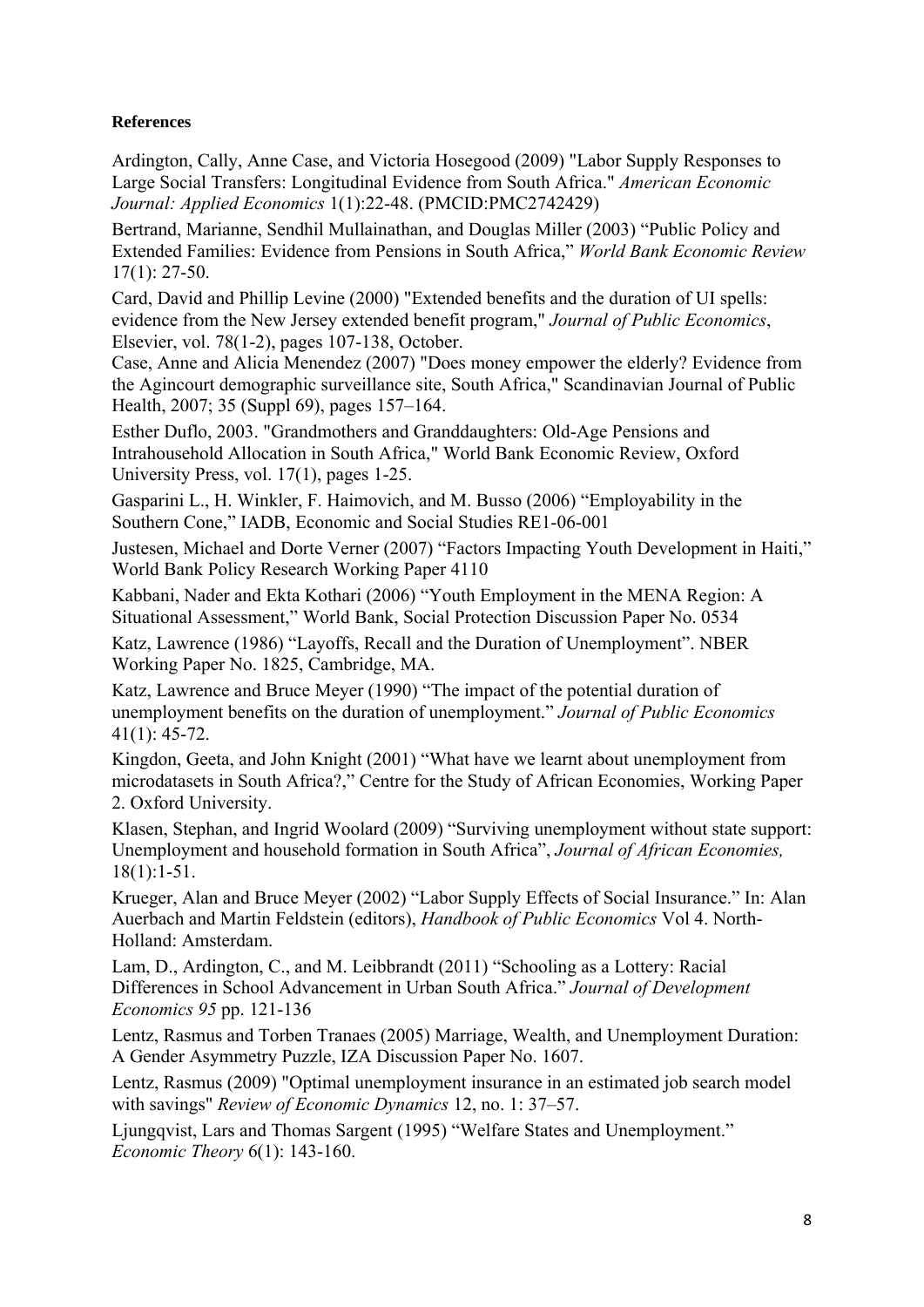McElroy, Marjorie (1985) "The Joint Determination of Household Membership and Market Work: The Case of Young Men" *Journal of Labor Economics*, Vol. 3, No. 3.

Mortensen, Dale T. (1977) "Unemployment insurance and job search decisions," Industrial and Labor Relations Review 30(4): 505-517.

Posel, Dorrit, James A. Fairburn and Frances Lund (2006) "Labour Migration and Households: A Reconsideration of the Effects of the Social Pension on Labour Supply in South Africa," *Economic Modelling* 23(5): 836-853.

Rogerson, Richard, Robert Shimer and Randall Wright (2005) "Search-Theoretic Models of the Labor Market: A Survey" *Journal of Economic Literature*, Vol. 43, pp 959-988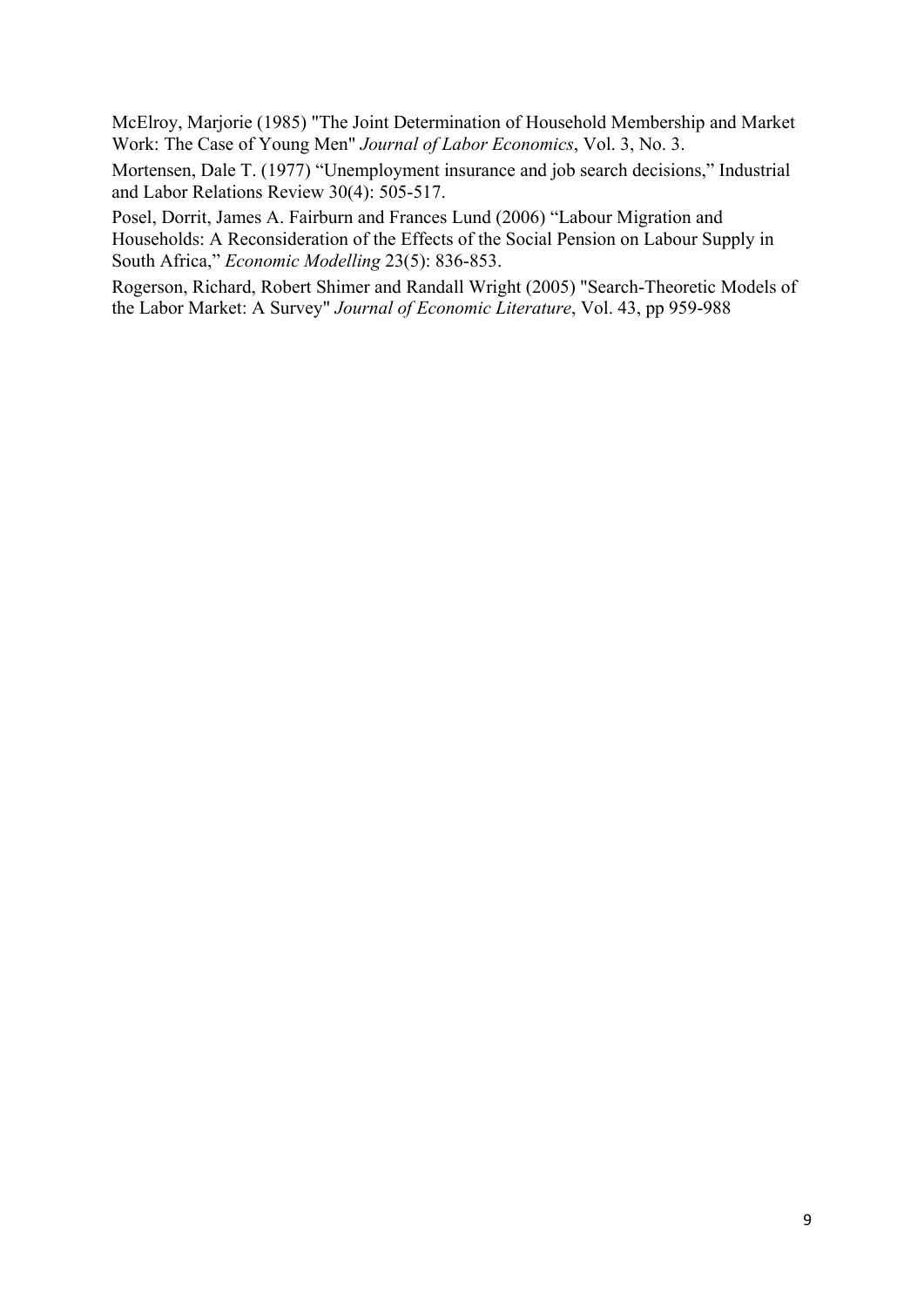

## **Figure 1: Employment status by population group, sex and panel wave**

Graphs by sex and population group

|  | Table 1: Pension transitions for respondents aged 18 and older – CAPS Waves 1, 3, 4 and 5 |  |
|--|-------------------------------------------------------------------------------------------|--|
|--|-------------------------------------------------------------------------------------------|--|

|                 |                          |                           | Individuals with at least one change in: |              |             |  |
|-----------------|--------------------------|---------------------------|------------------------------------------|--------------|-------------|--|
|                 | Number of<br>individuals | Number of<br>observations | female pension                           | male pension | any pension |  |
|                 |                          |                           |                                          |              |             |  |
| African male    | 873                      | 2307                      | 86                                       | 58           | 111         |  |
| Coloured male   | 885                      | 2477                      | 119                                      | 94           | 163         |  |
| African female  | 1140                     | 2963                      | 123                                      | 73           | 163         |  |
| Coloured female | 1045                     | 2909                      | 150                                      | 91           | 180         |  |
|                 |                          |                           |                                          |              |             |  |
| Total           | 3943                     | 10656                     | 478                                      | 316          | 617         |  |